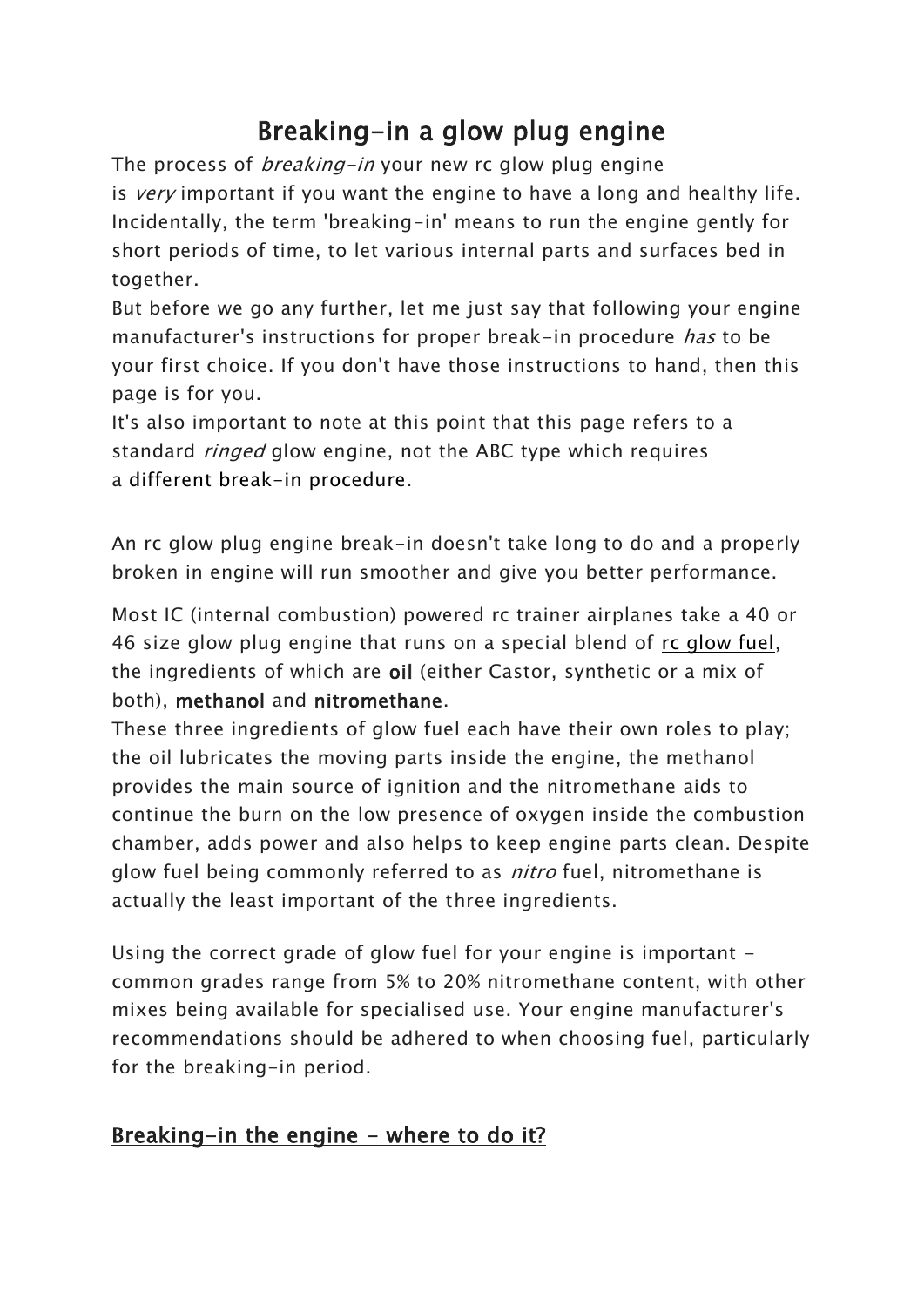When breaking-in your glow plug engine you have two choices; you can either break it in on the ground or in the air.

If you've bought an RTF trainer with engine and fuel tank already installed, the obvious thing to do is to leave it all in the plane. But if you're building a kit and haven't yet installed the engine in your plane, then you have the option of breaking-in the engine on a bench stand or installing it in the plane and then breaking it in.

The bench stand option is the better one, the engine is easier to work with because it's not surrounded by model. Also, you'll be running the engine on a rich mixture which produces more oily gunge from the exhaust - better to make this mess away from your shiny new airplane!

A bench set-up must be strong and secure with the engine fixed properly (*i.e.* use the four engine mounting holes with correct fixings). Don't be tempted to use clamps or any other method to fix the engine to the bench.



Above: breaking-in an RC glow plug engine on the bench is a better option.

If you can't or don't want to do a bench run, breaking-in your glow plug engine in the plane isn't the end of the world by any means, and I've done it often enough. There's no need to attach the wing, of course, and you can probably rig up some kind of temporary shield to steer the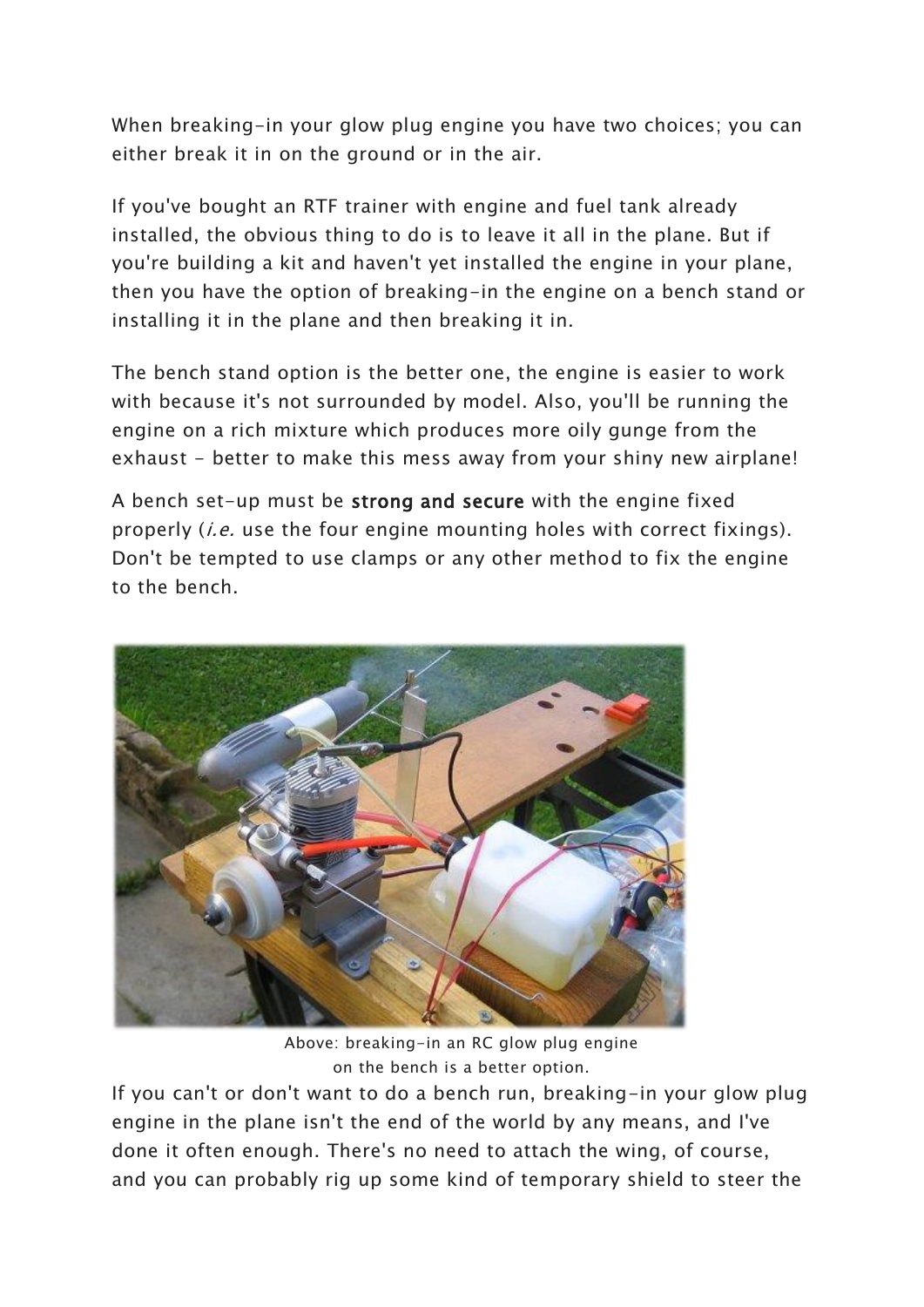oily smoke away from the fuselage if needs be. But if you do the breakin with the engine in the plane, make sure that the plane is properly restrained and secure and cannot move while the engine is running. Think safety at all times!

Breaking-in a glow plug engine *in the air* is the other choice, and I've done this too. You should only attempt this if you've got some flying experience and can confidently fly solo.

The advantage with doing the break-in during flight is that the engine has a much better airflow over it, so cooling is more effective, and this is obviously better for the engine. The disadvantage is that you can't use the throttle too wildly, so you won't have much available power to hand and you'll need to fly in a 'restrained' manner for a while.

#### How to break-in a glow plug engine

The reason you have to break-in your new glow plug engine is to 'mate' the moving parts together and eliminate any roughness between surfaces. This beds everything in nicely; smoother surfaces mean less friction, and less friction means better performance and a longer life.

For this reason, during the break-in period the engine should be run on a richer mixture, meaning more fuel than normal is let into the engine. This ensures a higher level of oil into the engine to give better lubrication.

The mixture setting is controlled by the 'high end' needle valve on the right side of the engine (*when viewed from the front*) - screwing it in (clockwise) leans out the mixture (less fuel) and unscrewing it (counterclockwise) richens the mixture.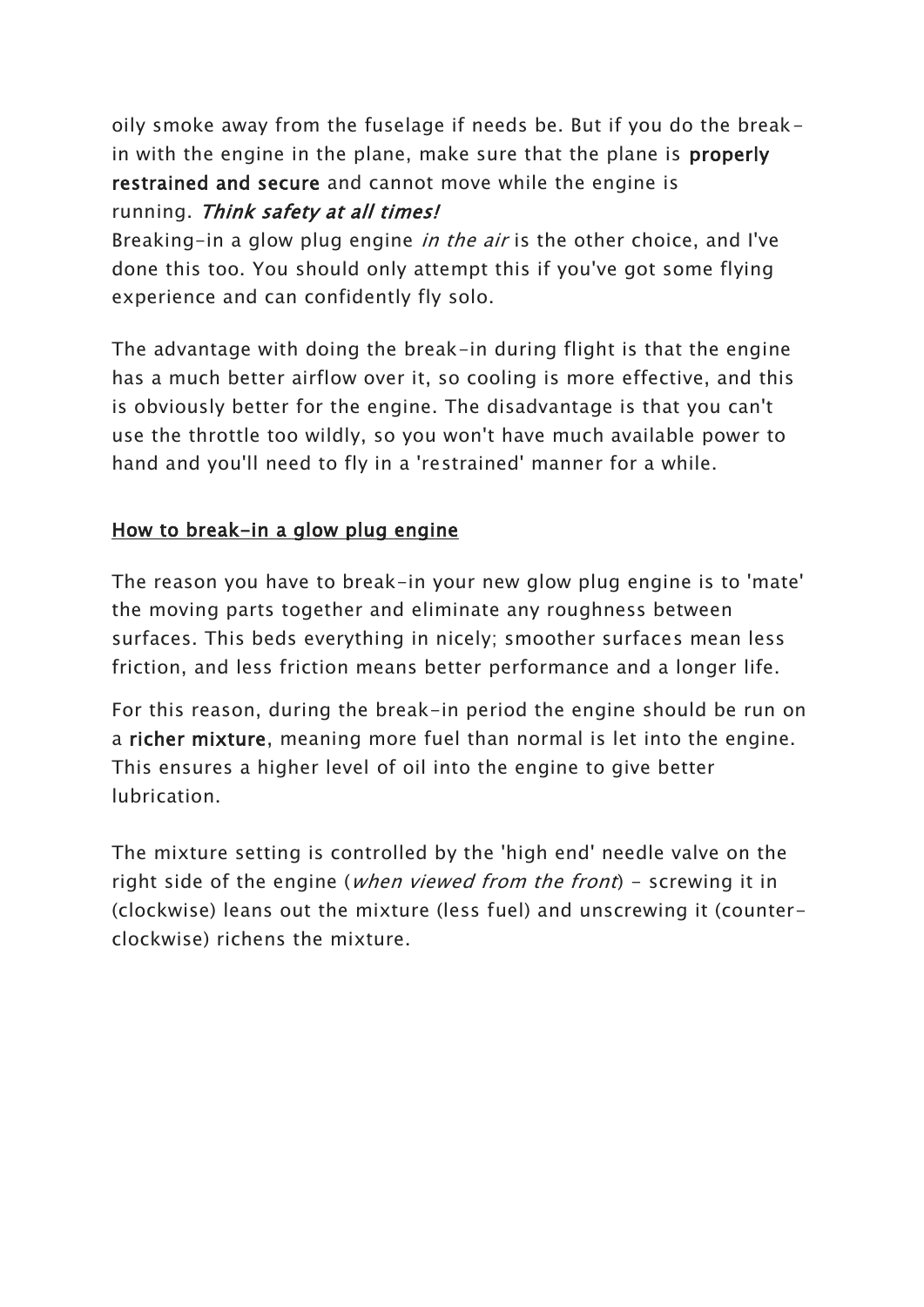

Above: the location of the all important needle valve. Modern engines may have the valve at the rear (right), but many engines have the needle on the carburettor (left).

As a *very* general rule of thumb, the mixture is slightly rich if the needle valve is unscrewed 3 1/2 to 4 turns from being fully screwed in  $(i.e. closed)$ . Again, this is only a vague indication and the engine manufacturer's instructions should be followed as your first and foremost guide, because this setting will differ from engine to engine.

Breaking-in your glow plug engine should be done over a few tanks of fuel (taking, say, an  $8oz/250ml$  tank for example) – but not all in one go! It's important to give the engine lots of rest, particularly during the first tank, and especially if you are breaking the engine in on the ground where the cooling is more restricted. As you progress through the subsequent runs, you can let the engine run longer.

With the engine running, keep it at about 1/4 or 1/3 throttle with occasional 'blips' to over half throttle, and also fluctuate the revs between idle and half throttle. Never go full throttle during the break-in period, it doesn't do the engine any good at all.

After a few minutes running, close down the engine by *carefully* putting your thumb over the carb venturi, and let it cool down. Each time you start a new run, let it run for a few minutes longer than the previous time.

As the engine breaks-in you will notice the revs increase and become smoother at the higher throttle settings. This is because the internal parts are getting bedded in and so the engine is starting to run smoother. But you need to keep the mixture rich to keep up the lubrication, so unscrew the needle valve a small amount more, say one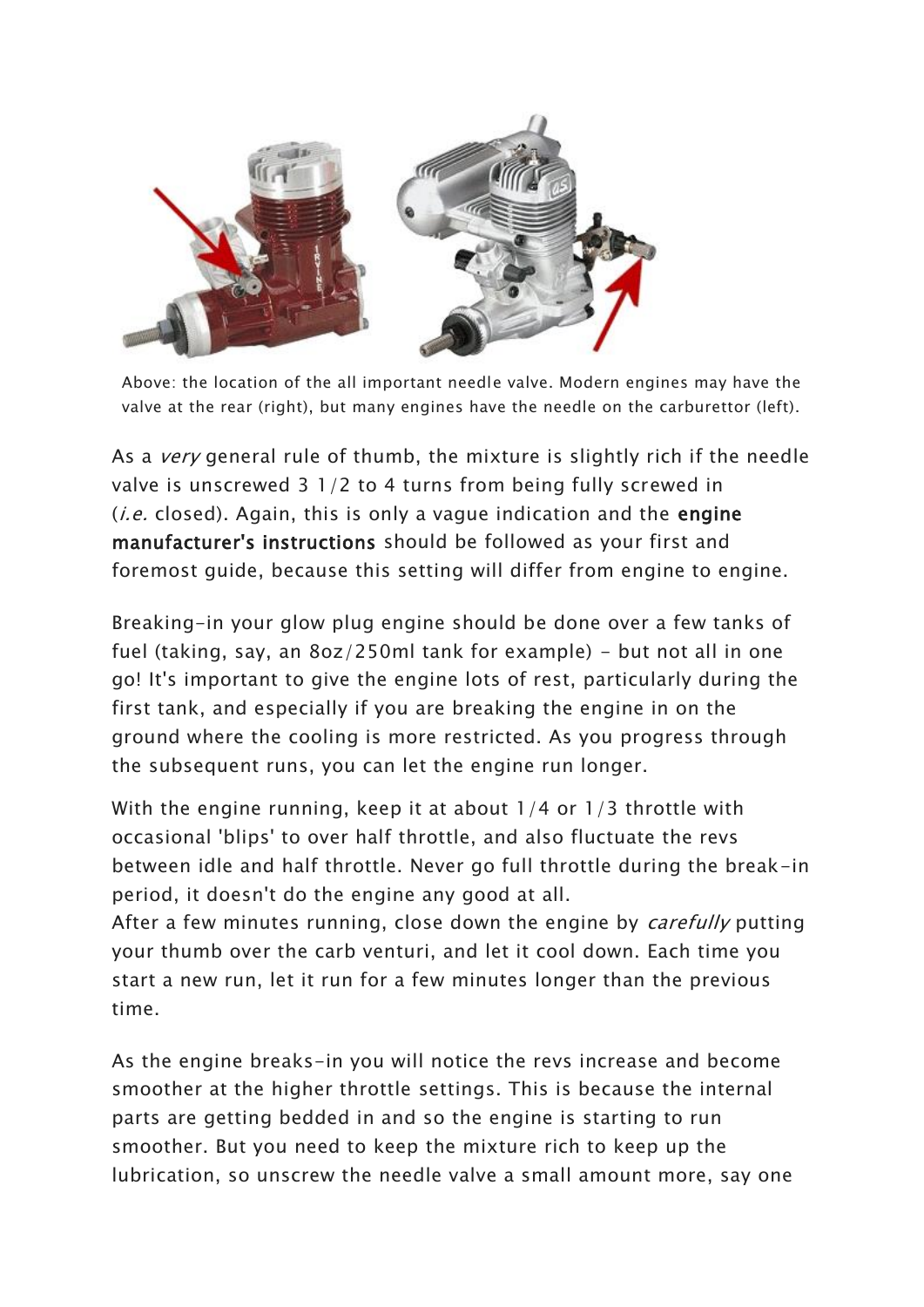quarter turn or so, and try to keep the engine sounding a bit 'lumpier' than it should be, indicating a rich mixture. The amount of blue(ish) smoke coming from the exhaust is another good sign that oil is being burned.

Repeat this kind of run over a few tanks of fuel, and your glow plug engine will be nicely broken-in and ready for action. Once the engine is broken-in, it should run smoothly with the needle valve set at around 2 1/2 turns out from fully closed. But, again, this is only a general rule of thumb and the actual needle valve setting will vary from engine to engine, and indeed from session to session on the same engine.

### The Pinch Test

Once broken-in it's important to get the needle valve set right and, again, the manufacturer guidelines for your particular engine should be your primary reference. But there's a very simple test you can perform the 'pinch test'- to get the needle valve setting approximately correct. With the engine running at full throttle, very quickly pinch the fuel supply (to carb) line between your thumb and index finger. Only pinch the line for a second, then release it. If the engine dies, or stutters badly, then the mixture is too lean and you need to unscrew the needle valve slightly to richen the mixture.

If you pinch the fuel line and the engine RPM increases slightly, it's running too rich and so you need to close the needle valve a bit. Every time you change the needle valve, repeat the pinch test.

When the mixture is set correctly engine RPM will increase very slightly when you pinch the fuel line, then drop off again when you release it. This is what you're looking to achieve.

Why the pinch test works: if your glow plug engine is running too rich, pinching the fuel line starves the engine of fuel for a second and so in the moment that you're pinching the line the lack of fuel equates to a leaner mixture going in to the engine; a rich-running engine will suddenly perk up as the fuel leans out during the pinch. Conversely if the mixture is already too lean, when you pinch the fuel line you're practically starving the engine completely and so it will die.